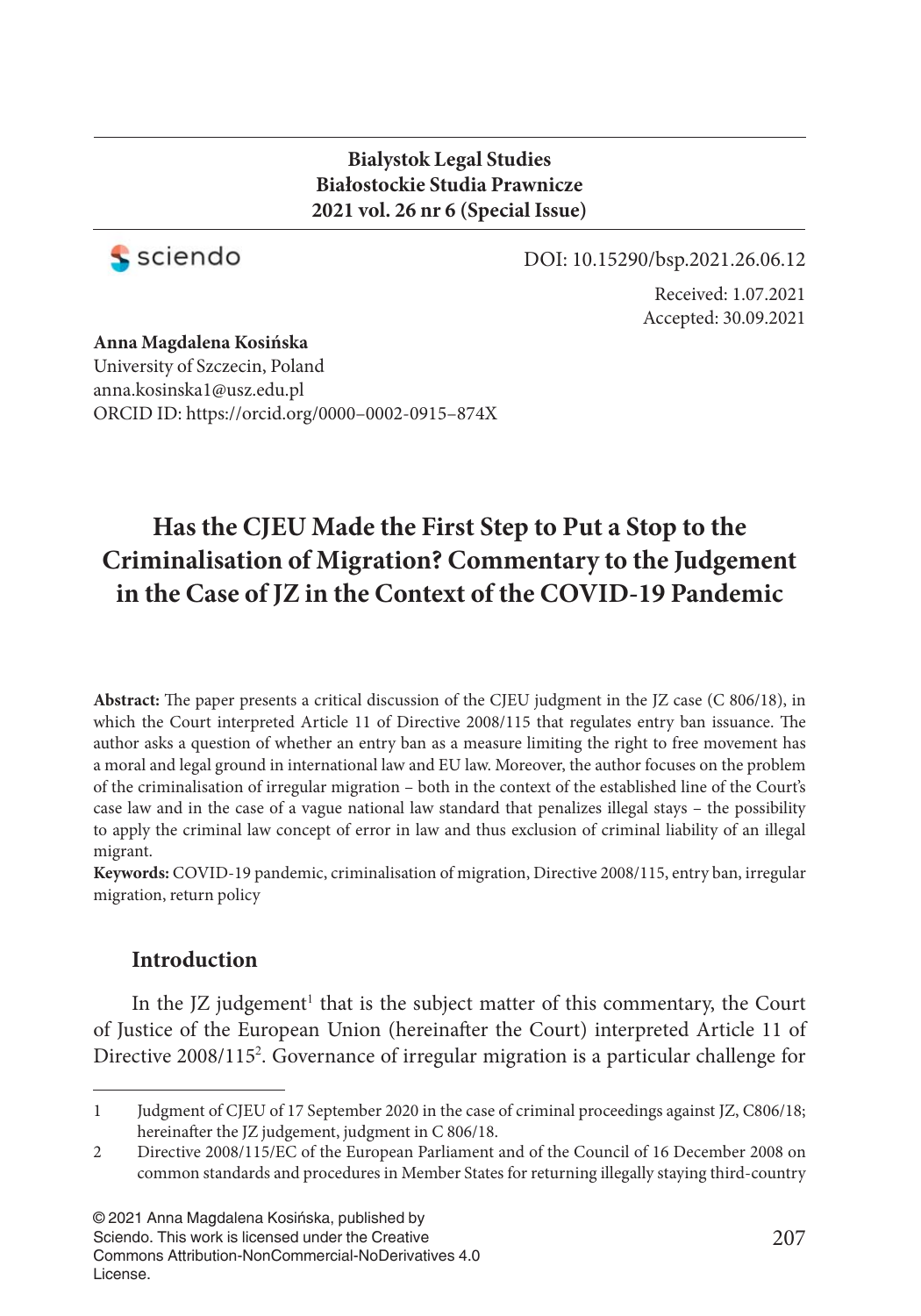the Member States of the European Union (EU), which on the one hand are obliged to respect guarantees of human rights that result from acts of international law and the EU law alike<sup>3</sup>, and on the other are trying to mitigate the threats for the security of the host country likely to be brought by flows of irregular migrants.

Ethical and moral problems resulting from governance of illegal migration are reflected in the semantics of the language of the law and the legal language as well as the semantics of the scholarly human rights discourse that is carried out parallel to the implementation of return law standards – Directive 2008/115 is sometimes called a "directive of shame"<sup>4</sup> by scholars and NGOs' representatives. In turn, terms such as "unwanted migrants" or "illegal migrants" used to denote third-country nationals that stay in the territory of Member States (MS) in breach of the law do not encourage a positive attitude towards such migration flows either<sup>5</sup>.

Therefore, can the case law of the Court of Justice of the European Union and the opinions of Advocates General provide an advocacy mainstream in the context of the need to ensure special protection of, and sensitivity to, the rights of a group which in administrative and court proceedings is unquestionably particularly vulnerable to violations?

#### **1. EU Law Analysed**

In the judgement that is the subject matter of this commentary, the Court interpreted Article 11 of the Return Directive. According to Article 11(1) of this directive:

*Return decisions shall be accompanied by an entry ban:*

*a) if no period for voluntary departure has been granted, or*

*b) if the obligation to return has not been complied with.*

*In other cases, return decisions may be accompanied by an entry ban.*

An entry ban was defined in Article 3 of the Directive, and pursuant to point 6 it means "an administrative or judicial decision or act prohibiting entry into and stay

nationals (O.J. L 348, 24.12.2008, p. 98-107); hereinafter Directive 2008/115, Return Directive, Directive.

<sup>3</sup> Th ese guarantees result, in particular, from Articles 18 and 19 of the Charter of Fundamental Rights of the European Union, hereinafter as Charter (O.J. C 202, 7.06.2016, p. 389-405).

<sup>4</sup> A. Crosby, The Political Potential of the Return Directive, "Laws" 2014, no. 3, p. 7, www.mdpi. com/journal/laws/ (12.03.2021).

<sup>5</sup> T.G. Eule, L. M. Borrelli, A. Lindberg, A. Wyss, Migrants Before the Law. Contested Migration Control in Europe, London, and Basingstoke 2019, pp. 25-26. The authors of the research introduce an interesting term "migrants with precarious legal status" which does not seem to have pejorative undertones. See also H. Motomura, Immigration Outside the Law, New York 2014, pp. 21–22.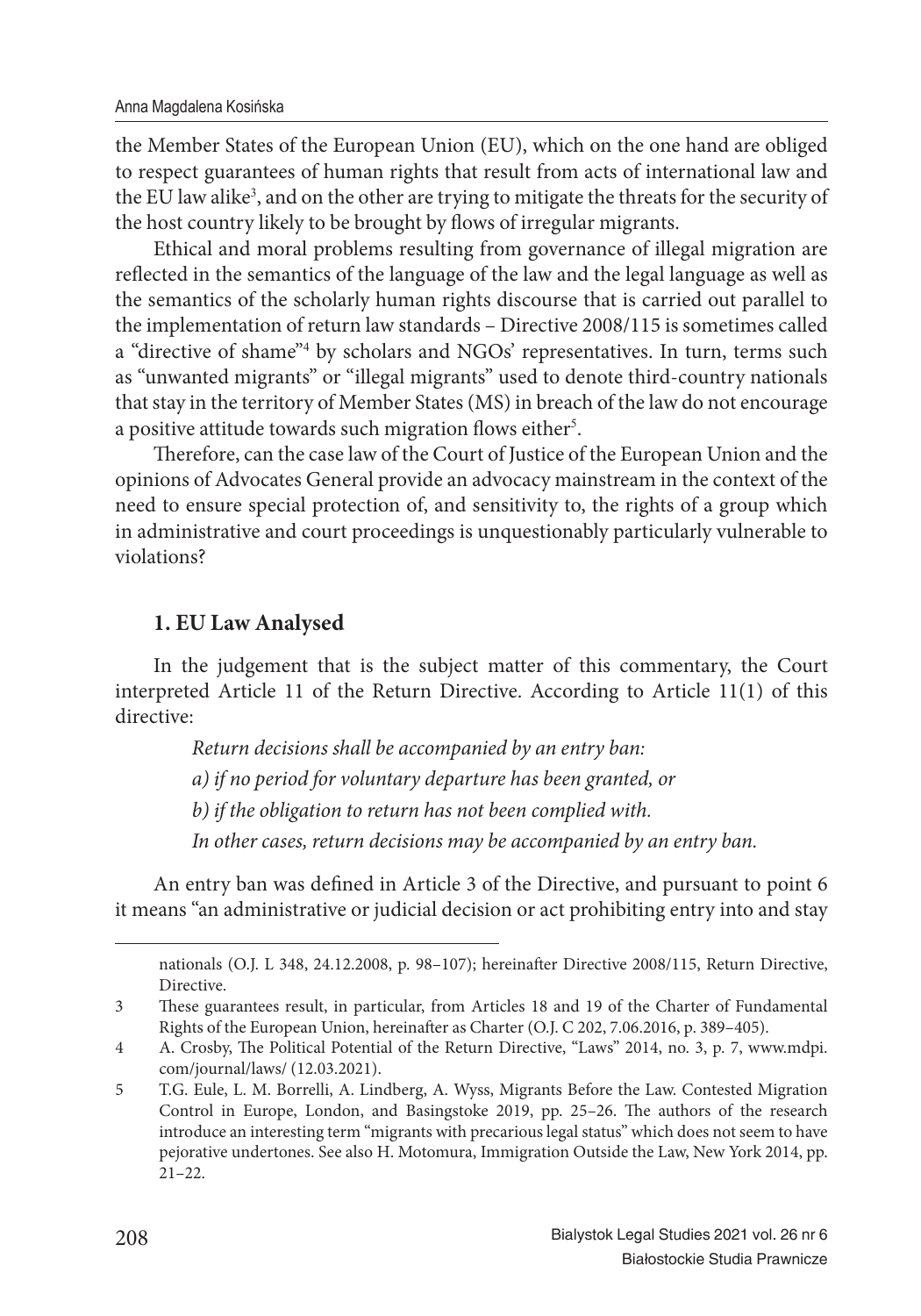on the territory of the Member States for a specified period, accompanying a return decision". Moreover, Article 11 of the Directive stipulates that an entry ban shall not in principle exceed five years, but if the third-country national represents a serious threat to public security, national security, or public policy this period may be longer. An entry ban may be withdrawn or suspended (upon a discretionary decision of a Member State) where a third-country national demonstrates that he or she has left the territory of a Member State and thus fully complied with a return decision $^6$ .

#### **2. Facts and Domestic Proceedings**

Domestic proceedings in the discussed case were carried out before the Supreme Court of the Netherlands. Mr JZ, born in Algeria in 1969, was the party to the proceedings. Mr JZ was staying in the territory of the Netherlands when he was declared "undesirable" in a 2000 decision. Following the implementation of the Return Directive in the Netherlands, a relevant national law on foreign nationals was amended on 31 December 2011. On this basis Mr JZ requested that the declaration of undesirability should be lifted, and the State Secretary for Security and Justice decided in favour of the applicant. However, by order of 19 March 2013, the applicant was obliged to leave the territory of the host country and a five-year entry ban was also issued with respect to him<sup>7</sup>. The reasons for the entry ban for Mr JZ included *i.a.*, the fact that he had been previously convicted of various offences. It is worth emphasizing that pursuant to Dutch law (A4/3.3 Vreemdelingencirculaire 2000 – Circular on Foreign Nationals) "any suspicion or conviction in respect of an offence constitutes a danger to public order<sup>"8</sup> - thus Mr JZ constituted a threat to public order in the light of the national law. In turn, pursuant to the Vw law (Article 66a(4) (b)) a foreign national who represents a threat to public policy and who is subject to an entry ban may not, under any circumstances, be lawfully resident in the territory of the Netherlands<sup>9</sup>.

Mr JZ was arrested in 2015 in Amsterdam. Because he did not leave the Netherlands immediately after a decision imposing an entry ban was ordered against him, it was determined that he stayed in the territory of the Netherlands illegally. Thus, the national authorities concluded that there were grounds for applying

<sup>6</sup> Article 11(3) sentence 1 of Directive 2008/115. Moreover, "Member States may refrain from issuing, withdraw, or suspend an entry ban in individual cases for humanitarian reasons. Member States may withdraw or suspend an entry ban in individual cases or certain categories of cases for other reasons".

<sup>7</sup> Judgment in C 806/18, para. 17; Opinion of Advocate General – Opinion of Advocate General Szpunar, delivered on 23 April 2020, C 806/18, JZ, hereinafter as Opinion of Advocate General in C 806/18.

<sup>8</sup> Opinion of Advocate General in C 806/18, para. 16.

<sup>9</sup> *Ibidem*, para. 12.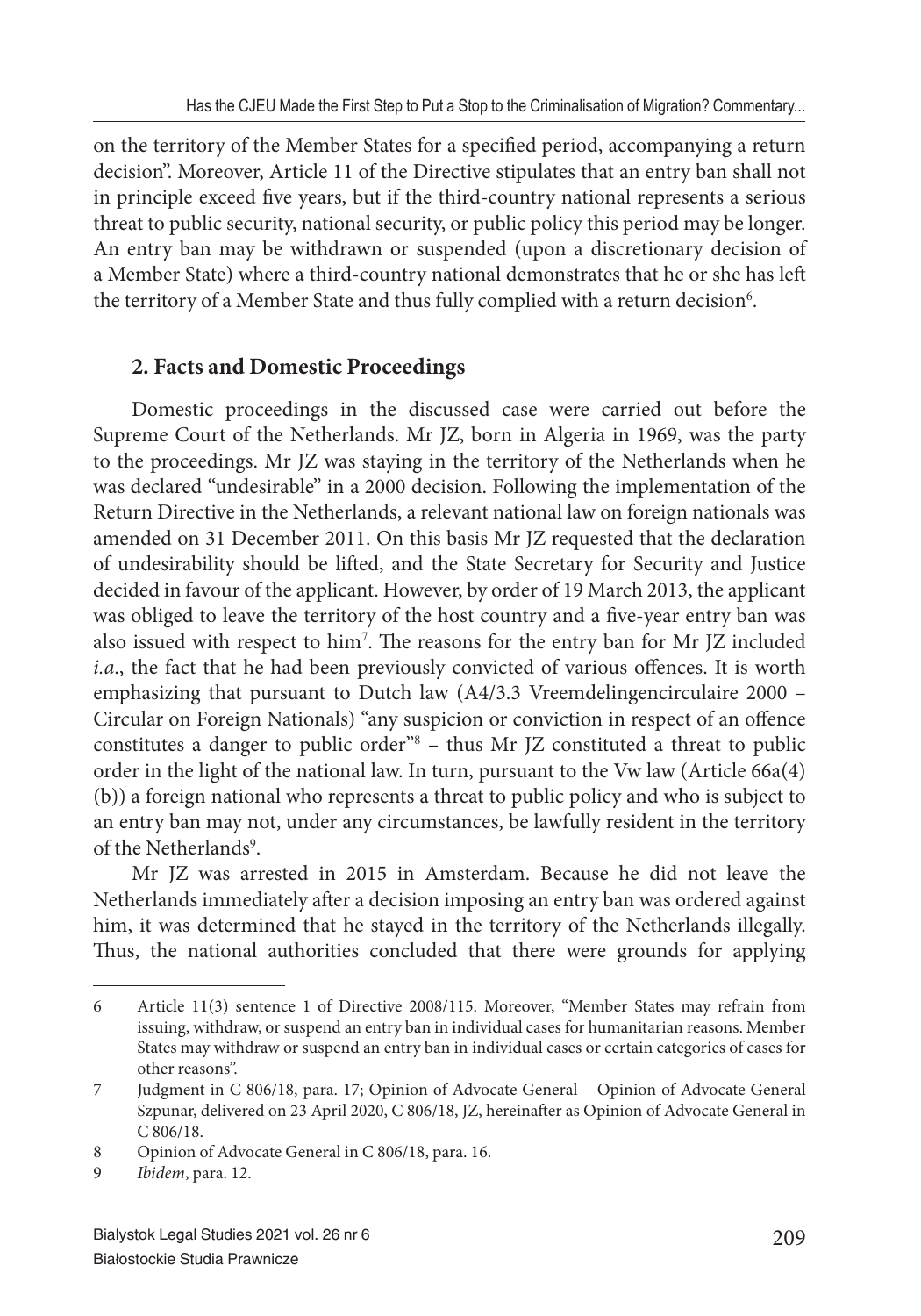criminal sanctions under Article 197 of the Code of Criminal Law (hereinafter CCL) against Mr JZ. Pursuant to this provision "a third-country national who remains in the Kingdom of the Netherlands while knowing, or having serious reason to suspect, that he has been declared 'undesirable' pursuant to a statutory provision or that an entry ban has been imposed on him pursuant to Article 66a(7) of the Vw is, *inter alia*, liable to be sentenced to a term of imprisonment not exceeding six months".<sup>10</sup> On this basis Mr JZ was sentenced to a term of imprisonment of 2 months<sup>11</sup>.

In his appeal Mr JZ asserted that a breach of an entry ban cannot be penalized where a third-country national did not leave the territory of a Member State as such a ban only takes effect upon leaving a Member State<sup>12</sup>. Thus, Mr JZ concluded that he committed no crime.

The national court that heard the case in the next instance, the Supreme Court of the Netherlands, had doubts as to the legal assessment of a breach of an entry ban if a third-country national has never left the host country. Therefore, pursuant to Article 267 of the Treaty on the Functioning of the European Union<sup>13</sup>, the Supreme Court, as the court of final instance for hearing this case, decided to stay the proceedings and referred a question for a preliminary ruling to the Court of Justice of the EU<sup>14</sup>.

# **3. Questions Referred and the Court's Rulings**

The national court requested that the CJEU should examine compliance of the Dutch criminal statute (namely Article 197 of the aforementioned Code of Criminal Law) with Article 11 of Directive 2008/115. The national court wished to determine whether a criminal sanction may be imposed on a third-country national who failed to comply with the return decision and against whom an entry ban was ordered but who did not leave the territory of a Member State, while the criminal act he is accused of is defined as: "an unlawful stay with notice of an entry ban, issued in particular on account of that third-country national's criminal record or the threat he represents to public policy or national security"<sup>15</sup>. The Court, following the doubts presented by the national court, decided to interpret Article 11 of the Directive also in the context of the judgement in the Ouhrami case<sup>16</sup>.

<sup>10</sup> Judgment in C 806/18, para 15.

<sup>11</sup> *Ibidem*, para. 20.

<sup>12</sup> Judgment in C 806/18, para. 19.

<sup>13</sup> Treaty on the functioning of the European Union (consolidated version O.J. C 202, 7.06.2016, p. 47).

<sup>14</sup> Case C 806/18: Request for a preliminary ruling from the Hoge Raad der Nederlanden (Netherlands) lodged on 20 December 2018 — JZ (O.J. C 122, 1.4.2019, p. 8).

<sup>15</sup> Judgment in C 806/18, para. 23.

<sup>16</sup> Judgment of CJEU of 26 July 2017 in the case of criminal proceedings against Mossa Ouhrami, C  $225/16$ , hereinafter as judgment in C 225/16.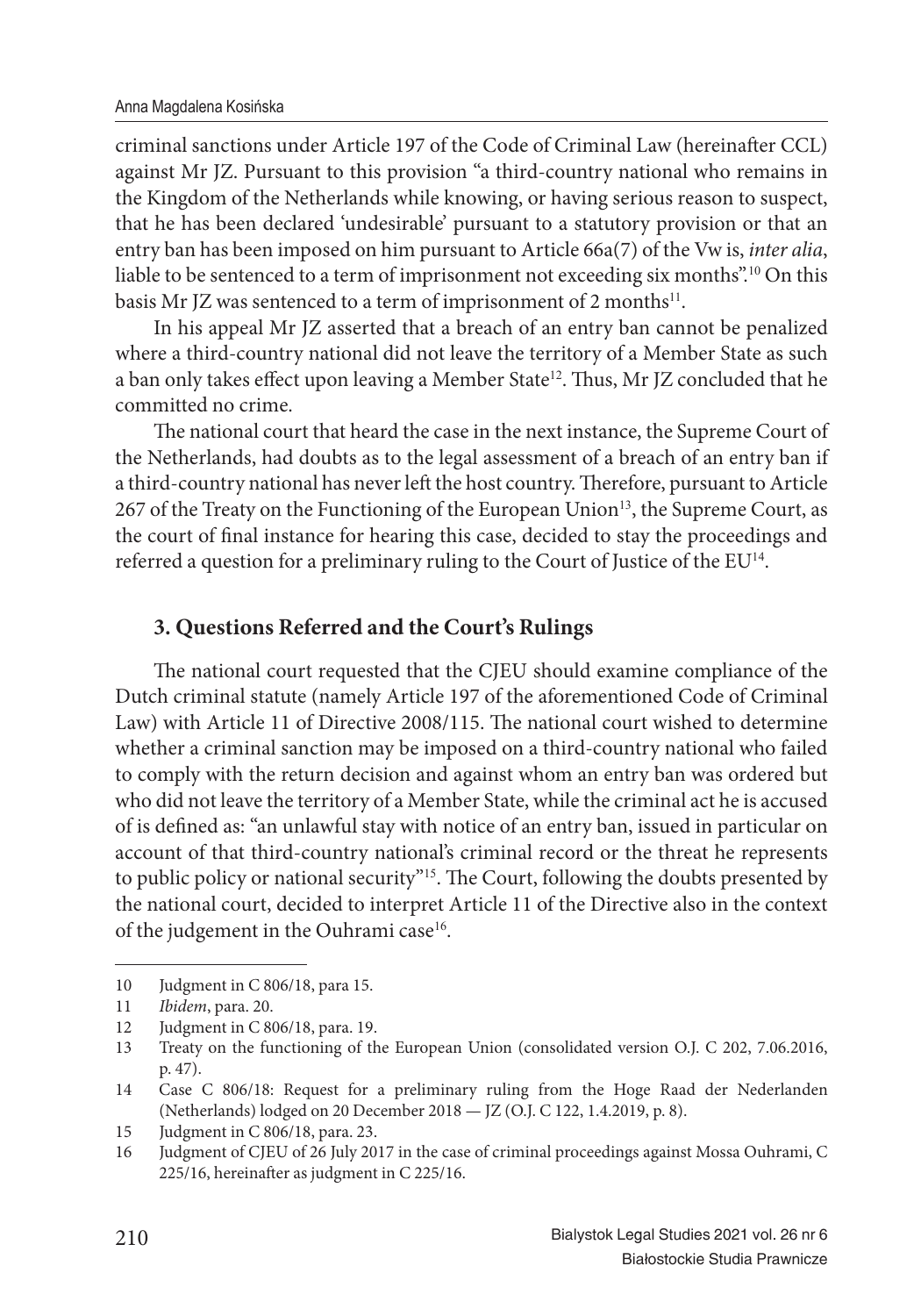In its preliminary observations the Court emphasized, in line with the established case-law (judgments in Achunghbabian and Sagor)<sup>17</sup>, that Member States may qualify an illegal stay as an offence and apply criminal sanctions so as to discourage thirdcountry nationals from irregular stay in the EU. Criminal penalties cannot, however, jeopardise the achievement of the objectives pursued by the Directive or deprive it of its effectiveness<sup>18</sup> – the Directive's main objective is to return third-country nationals to their countries of origin. Thus, criminal penalties may only be applied where all procedural measures for implementation of the return or forcing the third-country national to return stipulated in the Directive have been exhausted<sup>19</sup> – according to the Court, a formula devised in the Achughbabian judgment may be applied and the national solutions criminalising illegal stay that were examined in the case are not contrary to the Directive.

Another key problem appeared in the investigated case, which is the legal qualification of a breach of an entry ban ordered against a third-country national when he did not leave the territory of a Member State. The Court noted that an entry ban order produces effects from the point when the third-country national actually leaves the EU territory, whereas Mr JZ is in a specific unlawful situation which is not a consequence of a breach of an entry ban under Article 11 of the Return Directive, but it results from his initial illegal stay in the territory of the Kingdom of the Netherlands<sup>20</sup>. In domestic proceedings Mr JZ claimed that, since he never left the EU, the criminal penalty for a breach of an entry ban cannot be applied against him. In turn, *a contrario*, the Dutch government claimed that Article 197 of the Code of Criminal Law is intended to penalise any illegal stay of a third-country national with notice that an entry ban has been imposed on him. In the opinion of the Dutch government, it is irrelevant whether that ban was actually breached or not.

The Court believed that a requirement for an offence must be satisfied if the criminal penalty under the law is to be applied. In the case of Mr JZ there are no grounds to believe that he violated the entry ban and thus he cannot be sentenced to deprivation of liberty<sup>21</sup>.

However, in the Court's opinion, in cases such as that of Mr JZ a criminal penalty for illegal stay may be imposed on a person who did not breach an entry ban but stayed in the territory of a Member State with notice of an entry ban issued on account of that third-country national's criminal record or the threat he represents to public policy or national security<sup>22</sup>.

<sup>17</sup> Judgment of CJEU of 6 December 2011 in the case of Alexandre Achughbabian v Préfet du Valde-Marne, C 329/11; Judgment of CJEU of 6 December 2012 in the case of Md Sagor, C 430/11.

<sup>18</sup> Judgment in C 806/18, para. 26.

<sup>19</sup> Judgment in C 806/18, para. 27; see also C 329/11.

<sup>20</sup> Judgment in C 806/18, para. 33 and 34 of the

<sup>21</sup> *Ibidem*, para. 40.

<sup>22</sup> *Ibidem*, para. 43.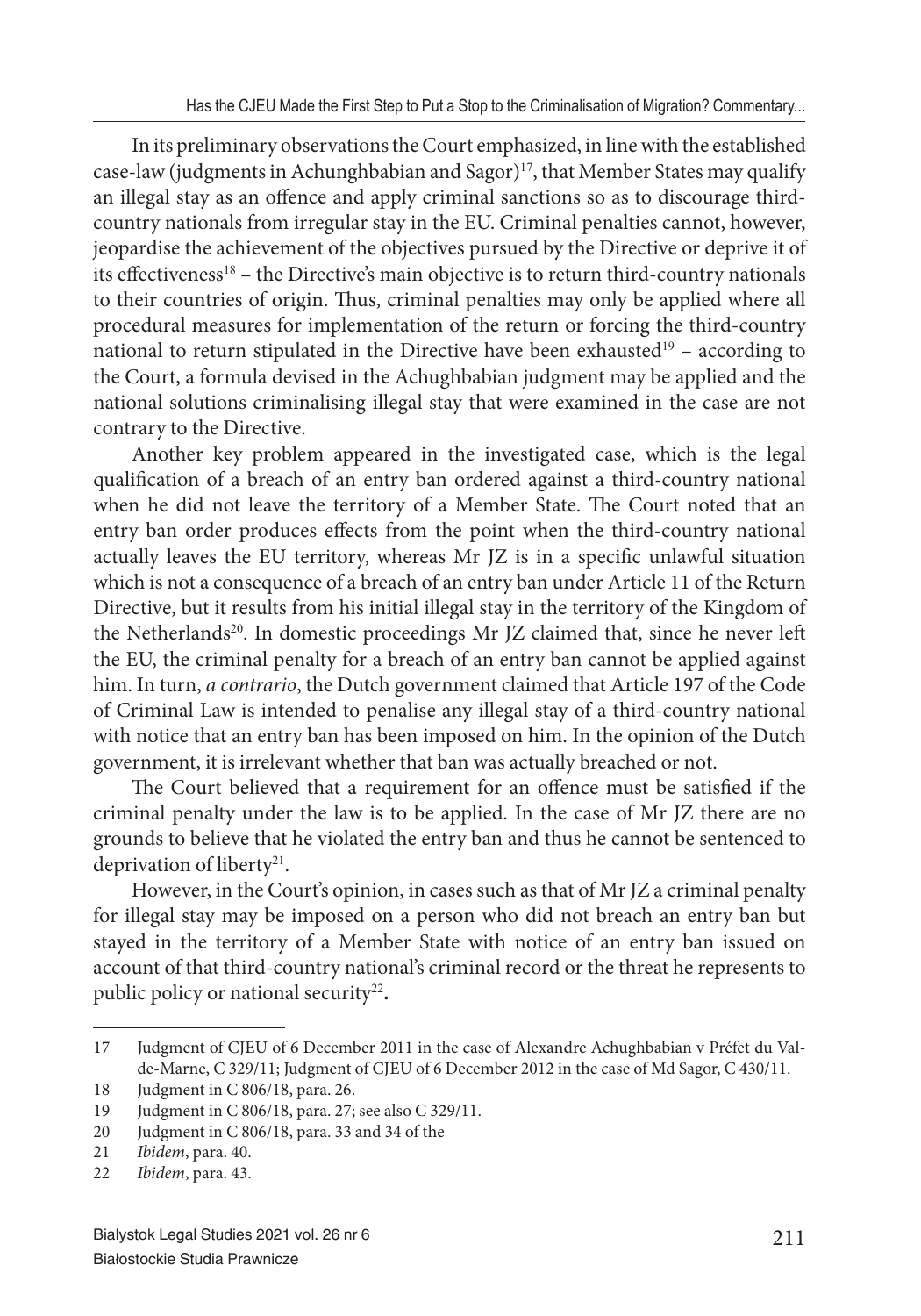The Court laid down two conditions for imposing penal sanctions on thirdcountry nationals such as Mr JZ. First, the criminal act the third-country national is accused of subject to penalty cannot be defined by a reference to a breach of an entry ban, but it must have a previous justified ground, when *e.g.*, the third-country national committed criminal acts and was convicted for them by a final judgment. Secondly, the national criminal provision must be compliant with standards of the case-law of the European Court of Human Rights (hereinafter also ECtHR), that is: "any law empowering a court to deprive a person of his or her liberty must be sufficiently accessible, precise, and foreseeable in its application in order to avoid all risk of arbitrariness"<sup>23</sup>. The court decided that it is for the national court to examine if these conditions are met in the case of Mr JZ.

## **4. Assessment of the Judgement**

The ruling at issue should be, in my opinion, analysed in terms of the standards of protection of fundamental rights implemented by the European Union.

Legal scholars and commentators broadly address the problem of unequal protection of migrants in relation to host country nationals<sup>24</sup>. David Miller goes as far as to argue that migrants lose some of their human rights as a result of illegal border crossing<sup>25</sup>. Host countries are obliged to protect migrants' fundamental rights according to their territorial jurisdiction, regardless of whether the foreign nationals stay there legally or not. A host country is responsible for finding a fair balance between protection of its own interests and protection of the rights of an individual.

Therefore, do irregular migrants have only the right to enter or the right to remain too?<sup>26</sup>

#### **4.1. Entry Ban as a Measure Restricting the Right to Free Movement**

Freedom of movement as a human right was most comprehensively guaranteed in the Universal Declaration of Human Rights, according to which: "Everyone has the right to freedom of movement and residence within the borders of each state"27.

<sup>23</sup> *Ibidem*, para. 41; see also judgment of ECtHR of 21 October 2013 in the case of Del Río Prada v. Spain, application no. 42750/09.

<sup>24</sup> C. Grey, Justice and Authority in Immigration Law, Oxford and Portland, OR 2017, p. 55.

<sup>25</sup> D. Miller, Strangers in Our Midst, The Political Philosophy of Immigration, Cambridge, MA 2016, p. 117.

<sup>26</sup> S. Grant, The Recognition of Migrants' Rights within the UN Human Rights System: the first 60 years, (in:) M.B. Dembour, T. Kelly (eds.), Are Human Rights for Migrants? Critical Reflections on the Status of Irregular Migrants in Europe and the United States, London 2011, pp. 30–33.

<sup>27</sup> Universal Declaration of Human Rights proclaimed by the United Nations General Assembly in Paris on 10 December 1948 (General Assembly resolution 217 A), https://www.un.org/en/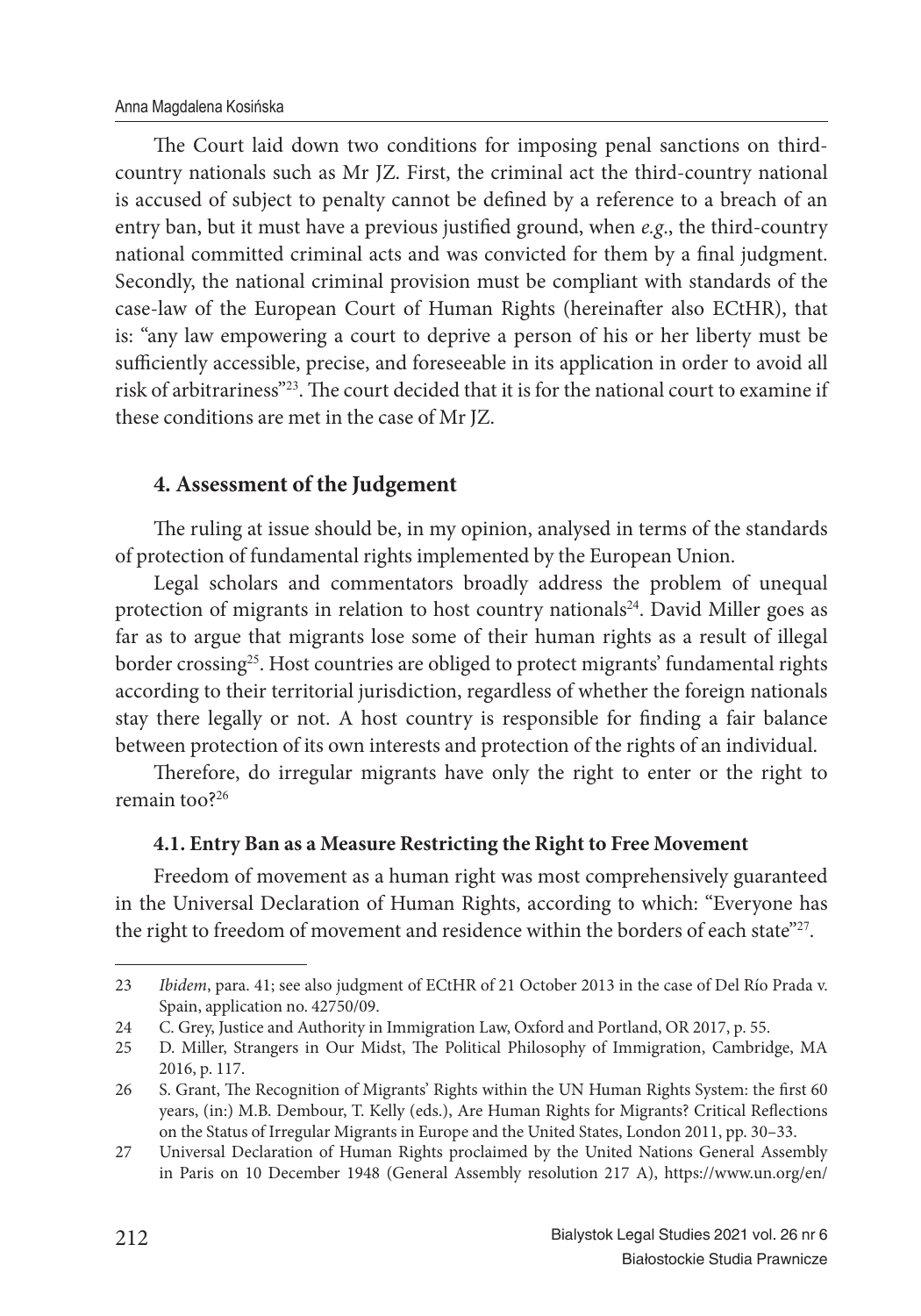This right is derogable, *i.e.*, it may be removed in specific circumstances stipulated by the legislator. Both the International Covenant on Civil and Political Rights and the European Convention on Human Rights provide that the right to free movement is limited to the right to leave one's place of residence, whereas when it comes to the freedom of choice of a place of residence, they stipulate the exercise of this right only when the stay is legal<sup>28</sup>. Moreover, this right is limited due to "national security or public safety, for the maintenance of public order, for the prevention of crime, for the protection of health or morals, or for the protection of the rights and freedoms of others."<sup>29</sup> The Charter guarantees the right to free movement only to EU citizens<sup>30</sup>, with a reservation that it may be legally extended to include third-country nationals who legally stay in the EU.

An entry ban stipulated in the Return Directive is thus a measure intended to limit the right to free movement. As noted by Eleonora di Molfetta, a re-entry ban is a form of exclusion, and the migrant himself starts to be treated as *persona non grata*<sup>31</sup> in the EU territory.

Entry bans ordered against third-country nationals are issued on the basis of Article 11 of Directive 2008/115. As follows from the Report of the European Migration Network, most Member States issue entry bans on the basis of circumstances foreseen in Article 11(2) of the Directive, while some, such as Hungary, or the Czech Republic, issue entry bans automatically for every return decision<sup>32</sup>. The report also shows that entry bans that exceed 5 years are issued where a third-country national represents a serious threat to public or national security<sup>33</sup>. Therefore, an entry ban enables national administrative measures to have European-wide effects<sup>34</sup>.

about-us/universal-declaration-of-human-rights. Moreover, pursuant to Article 13(2): "Everyone has the right to leave any country, including his own, and to return to his country".

<sup>28</sup> International Covenant on Civil and Political Rights, 16 December 1966 (United Nations, Treaty Series, vol. 999, p. 171); European Convention for the Protection of Human Rights and Fundamental Freedoms, as amended by Protocols Nos. 11 and 14, 4 November 1950 (European Treaty Series – No. 5), hereinafter as Convention.

<sup>29</sup> Protocol 4 to the European Convention for the Protection of Human Rights and Fundamental Freedoms, securing certain Rights and Freedoms other than those already included in the Convention and in the First Protocol thereto, 16 September 1963 (Council of Europe, European Treaty Series – No. 46), Article 2.

<sup>30</sup> Article 45 of the Charter.

<sup>31</sup> E. di Molfetta, J. Brouwer, Unravelling the 'Crimmigration Knot': Penal Subjectivities, Punishment, and the Censure Machine, "Criminology & Criminal Justice" 2020, vol. 20, no. 3, pp. 312–313.

<sup>32</sup> European Migration Network (EMN), The Effectiveness of Return in EU Member States. Synthesis Report for the EMN Focussed Study, 2017, p. 76, https://ec.europa.eu/home-affairs/ what-we-do/networks/european\_migration\_network/reports\_en (12.03.2021).

<sup>33</sup> *Ibidem*, p. 79. In such cases, as is seen in the report, some Member States, such as Hungary, or the Netherlands, issue entry bans that are valid for up to 20 years – p. 80.

<sup>34</sup> M. Strąk, Polityka Unii Europejskiej w zakresie powrotów. Aspekty prawne, Warsaw 2019, p. 146.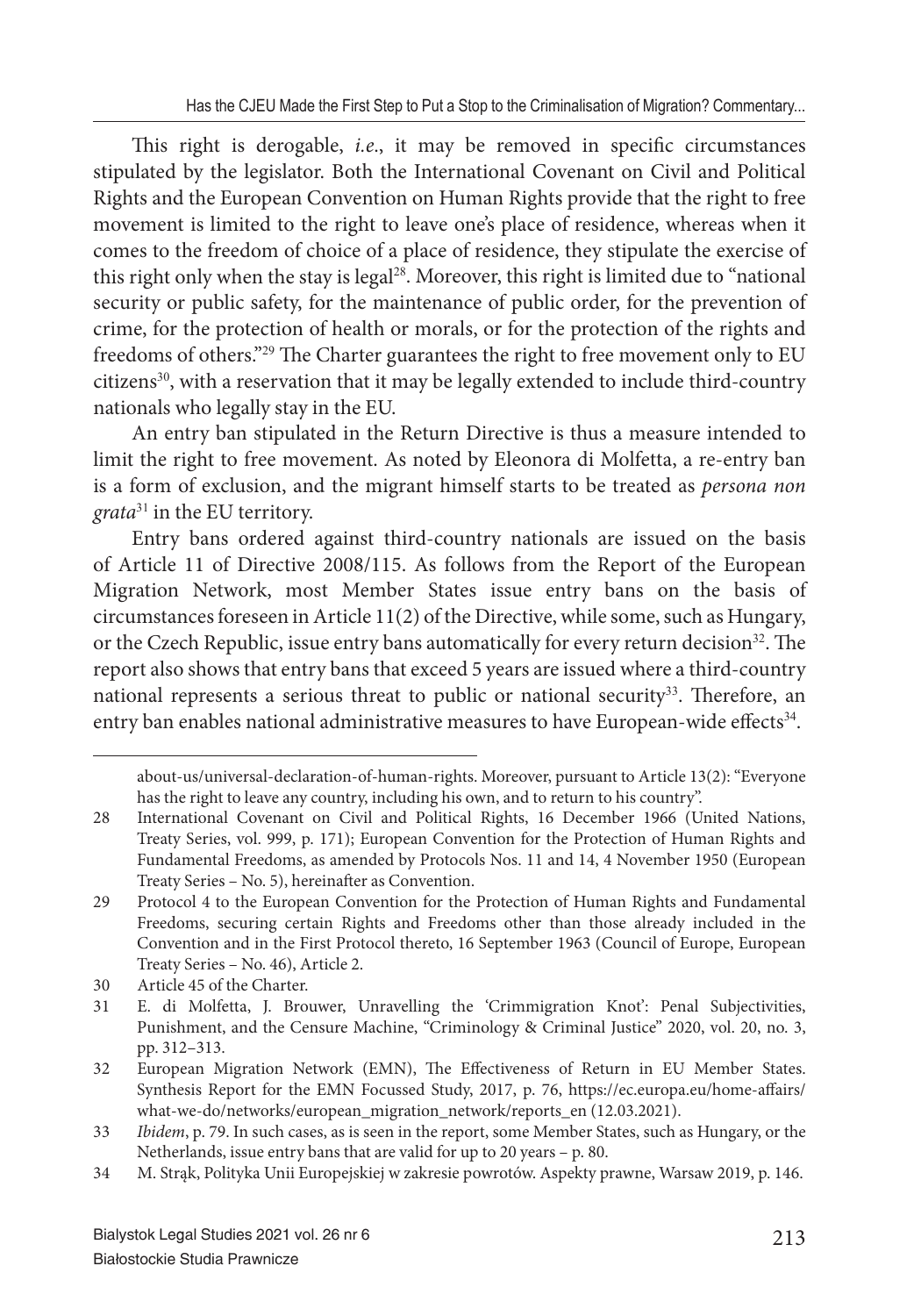#### Anna Magdalena Kosińska

Given the above, a question arises as to whether the judgment in question brings a new light to the application and interpretation of the validity of entry bans. Interpretation of Article 11 of the Directive has an established line of CJEU caselaw. The Court has addressed the validity of entry bans in Filev and Osmani,<sup>35</sup> and in Celaj<sup>36</sup>. The most comprehensive interpretation of Article 11 of Directive 2008/115 so far has been delivered in Ouhrami<sup>37</sup>, where the Court asserted that an entry ban "must be calculated from the date on which the person concerned actually left the territory of the Member States"<sup>38</sup>. This ruling had a real impact on legislative changes in Member States – according to the aforementioned 2017 European Migration Network report, as a result of the judgment in the Ouhrami case, national legislations in Sweden, and Finland were adjusted to EU standards<sup>39</sup>.

In the judgement in question the CJEU upheld the established case-law concluding that an entry ban produces effects only when the third-country national leaves the territory of a MS<sup>40</sup>. In the CJEU's belief, provisions of the Directive should be interpreted strictly – restriction of the freedom of movement by a valid entry ban should depend on meeting the basic requirement for the ban's validity, *i.e*., the third-country national's leaving the EU territory. Thus, the Court does not leave any room for the interpretation to expand, concluding that all restrictions of personal rights must be clearly rooted in the law – in national laws implementing the Return Directive in this case.

An entry ban that appears in the narrative of reception by irregular migrants themselves as a "message of disapproval"<sup>41</sup> does not constitute violation of the right to freedom of movement, but it is an administrative law consequence of the third-country national's non-compliance with the host country's rules for receiving foreign nationals. However, leaving aside the legal positivism that dominates in the return law, is it worth asking the question of whether the European migration policy should not have an ethical goal to lead the migrants out of the legal limbo instead of prioritising the execution of their return.

<sup>35</sup> Judgment of CJEU of 19 September 2013 in the case of criminal proceedings against Gjoko Filev and Adnan Osmani, C 297/12; see para. 44.

<sup>36</sup> Judgment of CJEU of 1 October 2015 in the case of criminal proceedings against Skerdjan Celaj, C 290/14.

<sup>37</sup> Judgment in C 225/16.

<sup>38</sup> *Ibidem*, operative part.

<sup>39</sup> EMN, The effectiveness..., op. cit., p. 81. An interesting issue that has surfaced in the discussion on the consequences of the Ouhrami judgment and on ensuring its effectiveness was a question about allocating the burden of proof when the person involved has left the Member State, *i.e*., whether the burden of proof for leaving a Member State will rest with the third-country national or with the MS bodies. *Ibidem*.

<sup>40</sup> Judgment in C 806/18, para. 33; Opinion of Advocate General in C 806/18, para. 27.

<sup>41</sup> E. di Molfetta, J. Brouwer, Unravelling…, *op. cit*., pp. 312–313.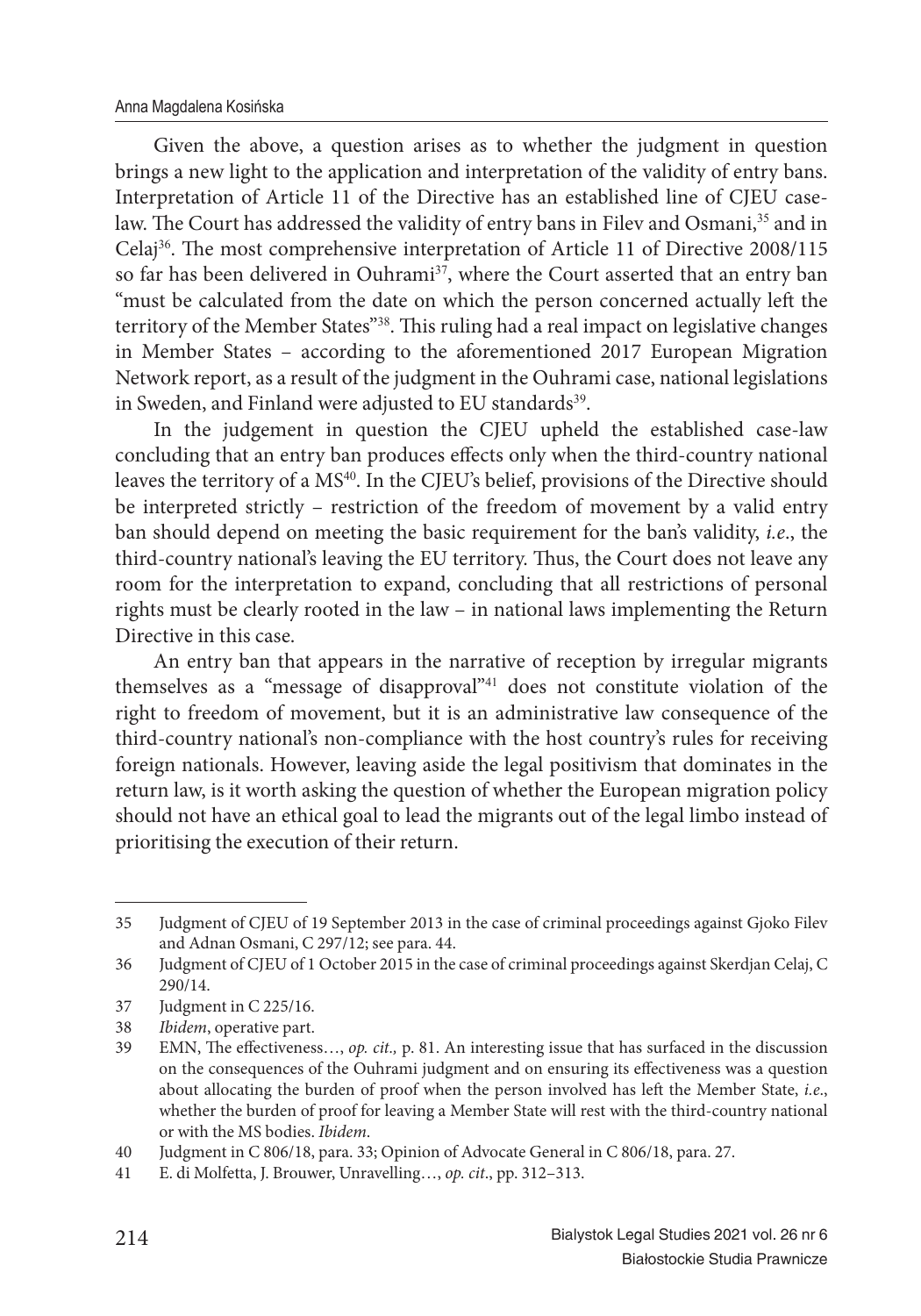#### **4.2. Is there a Future for Criminalisation of Illegal Migration?**

In the discussed judgment, with reference to the situation of third-country nationals like Mr JZ's, the Court clearly asserted that a criminal penalty for illegal stay can be imposed when the person in question is undesirable on the MS's territory. In Mr JZ's situation there are no doubts – the return procedure for him was completed and he was previously convicted and sentenced for offences committed on the territory of the host country. However, the Court added that the wording of such a provision, thus the quality of the legislative technique, should meet the standards resulting from the ECtHR case-law in connection with Article 5 of the Convention.

In my opinion the following issues should be discussed in the light of the judgment in question: firstly, the problem of criminalisation of irregular migration and its moral assessment that recurs in the human rights discourse; secondly, an answer to the question of how this judgment fits within the existing, relatively robust CJEU case-law in matters of criminalisation of migration; thirdly, it is worth addressing the Court's comment on the need to investigate the construct of a criminal regulation (stipulated in national legislation) that allows an illegal stay to be criminalised.

With reference to the first disputed question, it is first and foremost worth noting that third-country nationals with an irregular status should not be regarded as criminals or treated as such<sup>42</sup>. For example, a forced return (deportation) is not considered to be "double punishment". Unfortunately, as seen in practice, the socalled "double criminalisation" trend can be observed in some third countries and third-country nationals removed from the EU risk fines and arrest in their countries of origin<sup>43</sup>.

The offence analysed in this case, involving a breach of an entry ban, is criminally penalised in most MSs<sup>44</sup>. The possibility to introduce such criminal penalties results from the division of powers between the EU and Member States stipulated in treaties – MSs have the autonomy in enacting national criminal laws<sup>45</sup>. As Emmanuele Pistoia rightly emphasizes: "Domestic criminal sanctions against illegal migrants on ground of their illegal entry or stay in a Member State surely cover an area where no EU provision is directly applicable"<sup>46</sup>. Thus, the Union cannot adopt common

<sup>42</sup> L. Pasquali, La pena de prision para immigrantes irregulares perjudica la politica del retorno de la Union?, "RDCE" 2011, no 39, p. 553, as quoted in: M. Strąk, Polityka…, *op. cit*., p. 93;

<sup>43</sup> J. Waasdorp, A. Pahladsingh, Expulsion or Imprisonment? Criminal Law Sanctions for Breaching an Entry Ban in the Light of Crimmigration Law, "Bergen Journal of Criminal Law and Criminal Justice" 2019, vol. 4, no 2, p. 9.

<sup>44</sup> EMN, The effectiveness..., *op. cit.*, p. 89.

<sup>45</sup> J. Waasdorp, A. Pahladsingh, Expulsion…, *op. cit*., p. 9.

<sup>46</sup> E. Pistoia, Unravelling Celaj, "European Papers" 4.05.2016, p. 709, https://www.europeanpapers. eu/en/authors/emanuela-pistoia (2.03.2021).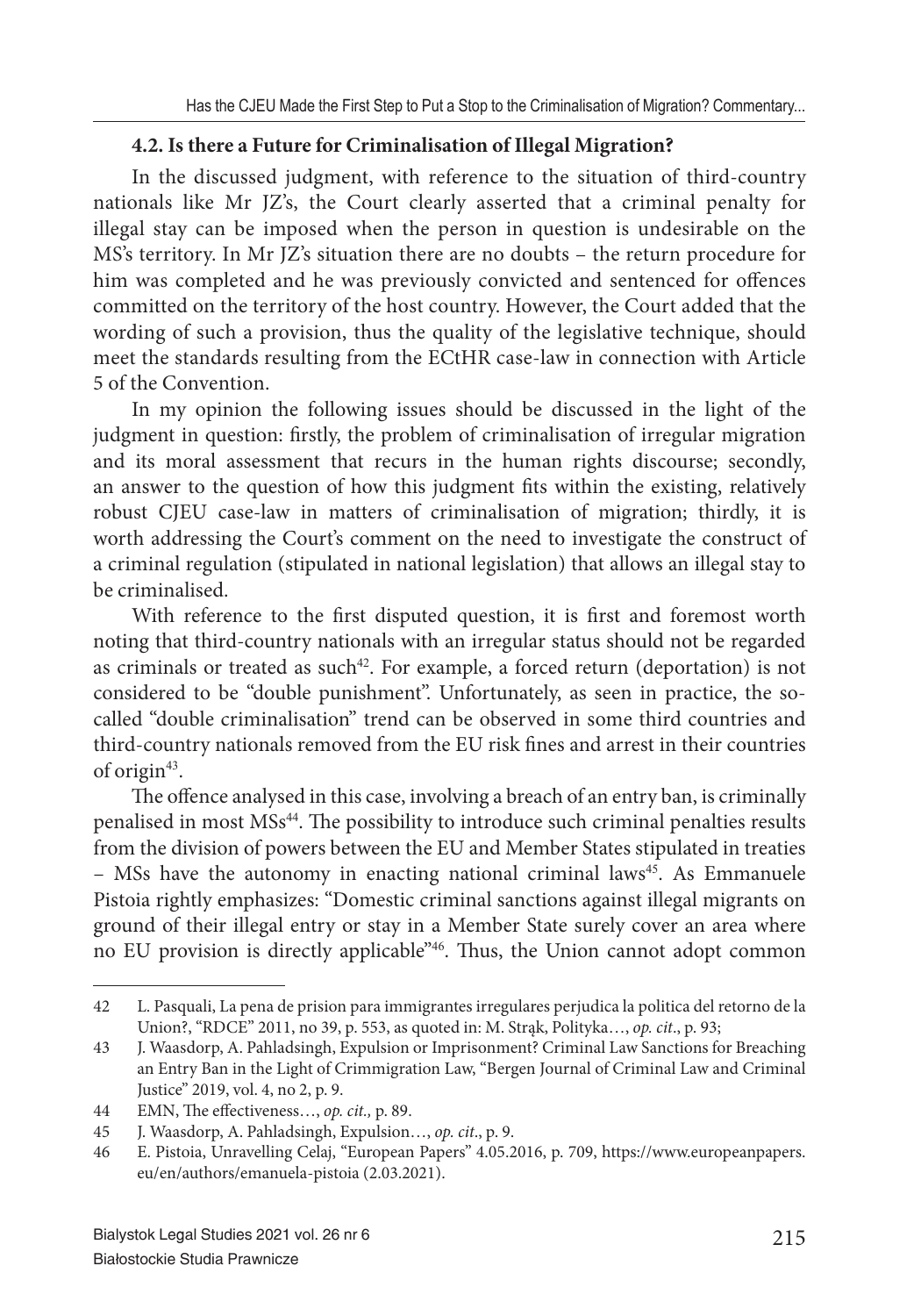uniform criminal regulations in this area and Member States' practices in treating third-country nationals may vary and in effect may not guarantee uniform standards of treatment.

Criminalisation of migration is defined by Shahram Khosravi as "a political strategy that redefines a social issue into a crime: acts, positions and even human beings are made criminal by the law"<sup>47</sup>.

In its case-law, the Court does not conduct moral inquiries into the validity of criminal sanctions for a breach of stay or entry, but only analyses the national law in force in its consistency with the EU law and with the objectives of the Return Directive. The assessment of the validity of the criminalisation of migration is, therefore, left to scholars. Eleonora di Molfetta and Jelmer Brouwer use the term "crimmigration crisis" to describe a situation in which the boundaries between crime control and migration control have blurred<sup>48</sup>. Crimmigration law, in turn, is defined as regulating the migration process by "immigration – related criminal grounds such as unlawful entry"<sup>49</sup>. These are types of misdemeanours and offences that only immigrants can commit<sup>50</sup>.

The status of an undesirable migrant, such as that of Mr JZ in the discussed case, results in fact from a breach of hospitality and violation of principles of the host society – commission of criminal acts which cause harm to the host society. Criminalisation of such acts seems admissible and right in the context of international law – especially in the context of the so-called *ius communicationis* in Francisco de Vittoria's approach, who postulated that "it is not lawful to banish visitors who are innocent of any crime"<sup>51</sup>. Hugo Grotius spoke in a similar tone about *ius communicationis*, emphasizing that the right to remain in a host country is not absolute and may be guaranteed only to third-country nationals who obey the law of that host country<sup>52</sup>. In the context of these reflections, an analysis of criminalisation detached from its social consequences, though raising doubt, on the surface seems to be consistent with the principles of human rights.

Nevertheless, criminalisation of migration has its specific social effects which in turn have their consequences in standards of reception and treatment of migrants.

<sup>47</sup> M. Kolankiewicz, M. Sager, Clandestine Migration Facilitation and Border Spectacle: Criminalisation, Solidarity, Contestations, "Mobilities" 2012, vol. 16, p. 4, https://www. tandfonline.com/doi/full/10.1080/17450101.2021.1888628 (12.03.2021).

<sup>48</sup> E. di Molfetta, J. Brouwer, Unravelling…, *op. cit*., p. 303.

<sup>49</sup> J.P. Stumpf, The Process is the Punishment in Crimmigration Law, (in:) K. Franko Aas, M. Bosworth (eds.), The Borders of Punishment. Migration, Citizenship, and Social Exclusion, Oxford 2013, p. 61. See also – J. Waasdorp, A. Pahladsingh, Expulsion…, *op. cit*., p. 5.

<sup>50</sup> J.P. Stumpf, The Process..., *op. cit.*, p. 62.

<sup>51</sup> V. Chetail, International Migration Law, Oxford 2019, p. 21.

<sup>52</sup> *Ibidem.*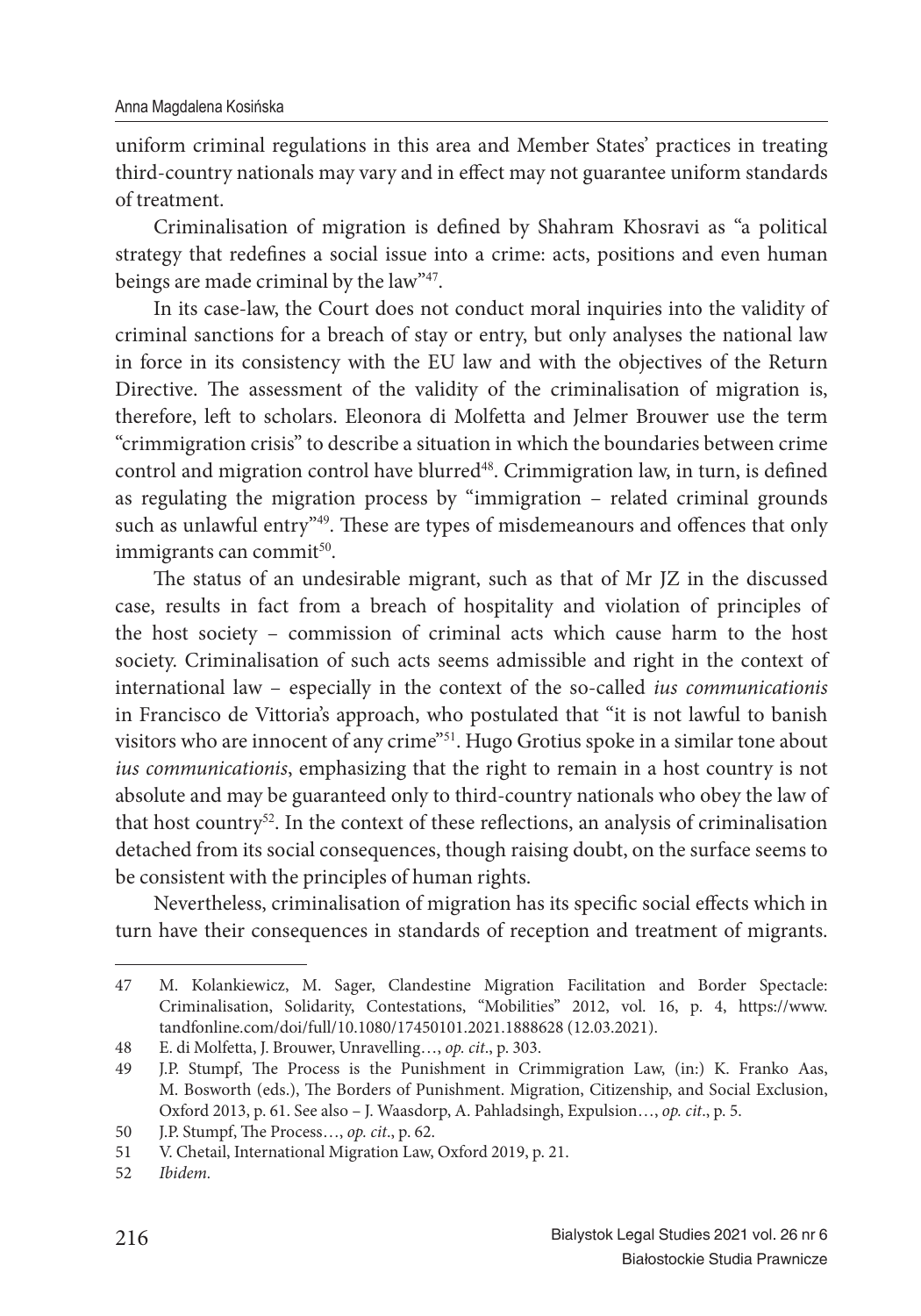It leads to the creation of the image of migrants as "external enemies"<sup>53</sup> and to "fuelling the threat" of the presence of TCNs in the European Union<sup>54</sup>. It is also worth remembering that consequences of detention are not neutral to the mental state of migrants themselves<sup>55</sup>.

Legal arguments also advocate that migration should be decriminalised – Mary Bosworth points out that rights of detained persons are less protected than rights of prisoners-host country nationals, and she calls this "under – criminalization"<sup>56</sup>. In my opinion, Emanuela Pistoia delivers a key argument against criminalisation of irregular migration – deprivation of liberty of a migrant as a result of a criminal judgment delays the process of removal and thus weakens the return policy implemented by the EU<sup>57</sup>.

There is no doubt that it would be immensely valuable if the CJEU, when analysing national legislations and not having a real opportunity to rule on criminal law, addressed moral and social consequences of criminalisation of migration, especially in the context of the guarantees of fundamental rights under the Charter and the obligation to respect the dignity of each person<sup>58</sup>.

This postulate seems even more valid in the time of the COVID-19 pandemic. The priority in an extraordinary situation such as a pandemic should involve conducting an effective and fastest possible third-country national's return to his country of origin, which in the time of the pandemic is still more difficult<sup>59</sup>. All the more so since criminal law detention of a third-country national with an unregulated status may pose a real risk of quicker an accelerated spread the virus. As results from the *ad hoc* inquiry of the European Migration Network conducted in Member States in 2021, they have come across numerous difficulties in enforcement of returns during the pandemic–*i.a*., third-country nationals did not have the chance to have face-to-face return and reintegration counselling<sup>60</sup>. The security of a migrant's return

<sup>53</sup> M. Bosworth, Human Rights and Immigration Detention in the United Kingdom, (in:) M.B. Dembour, T. Kelly (eds.), Are Human Rights for Migrants? Critical Reflections on the Status of Irregular Migrants in Europe and the United States, London 2011, p. 171.

<sup>54</sup> A. Tsoukala, Turning Immigrants into Security Threats: A Multi - Faceted Process, (in:) G. Lazardis (ed.), Security, Insecurity and Migration in Europe, London 2016, p. 188.

<sup>55</sup> M. Kox, M. Boone, The Pains of Being Unauthorized in the Netherlands, "Punishment & Society" 2020, vol. 22, no. 4, p. 537.

<sup>56</sup> M. Bosworth, Human Rights…, *op. cit*., p. 173.

<sup>57</sup> E. Pistoia, Unravelling…, *op. cit*., p. 20.

<sup>58</sup> Pursuant to Article 1 of the Charter, "Human dignity is inviolable. It must be respected and protected."

<sup>59</sup> G. Sanchez, L. Achilli, Stranded: The Impacts of COVID-19 on Irregular Migration and Migrant Smuggling, "Policy Briefs" 2020, no. 20, p. 4, https://cadmus.eui.eu/bitstream/handle/1814/67069/ PB\_2020\_20\_MPC.pdf?sequence=1&isAllowed=y (29.06.2021).

<sup>60</sup> *Ad Hoc* Query on 2020.81 Umbrella Inform – Covid-19 and Return – Part 2 (REG Practitioners and NCPs). Requested by COM on 21 December 2020, Document available at: www.ec.europa. eu/home-affairs/what-we-do/networks/european\_migration\_network\_en (12.03.2021).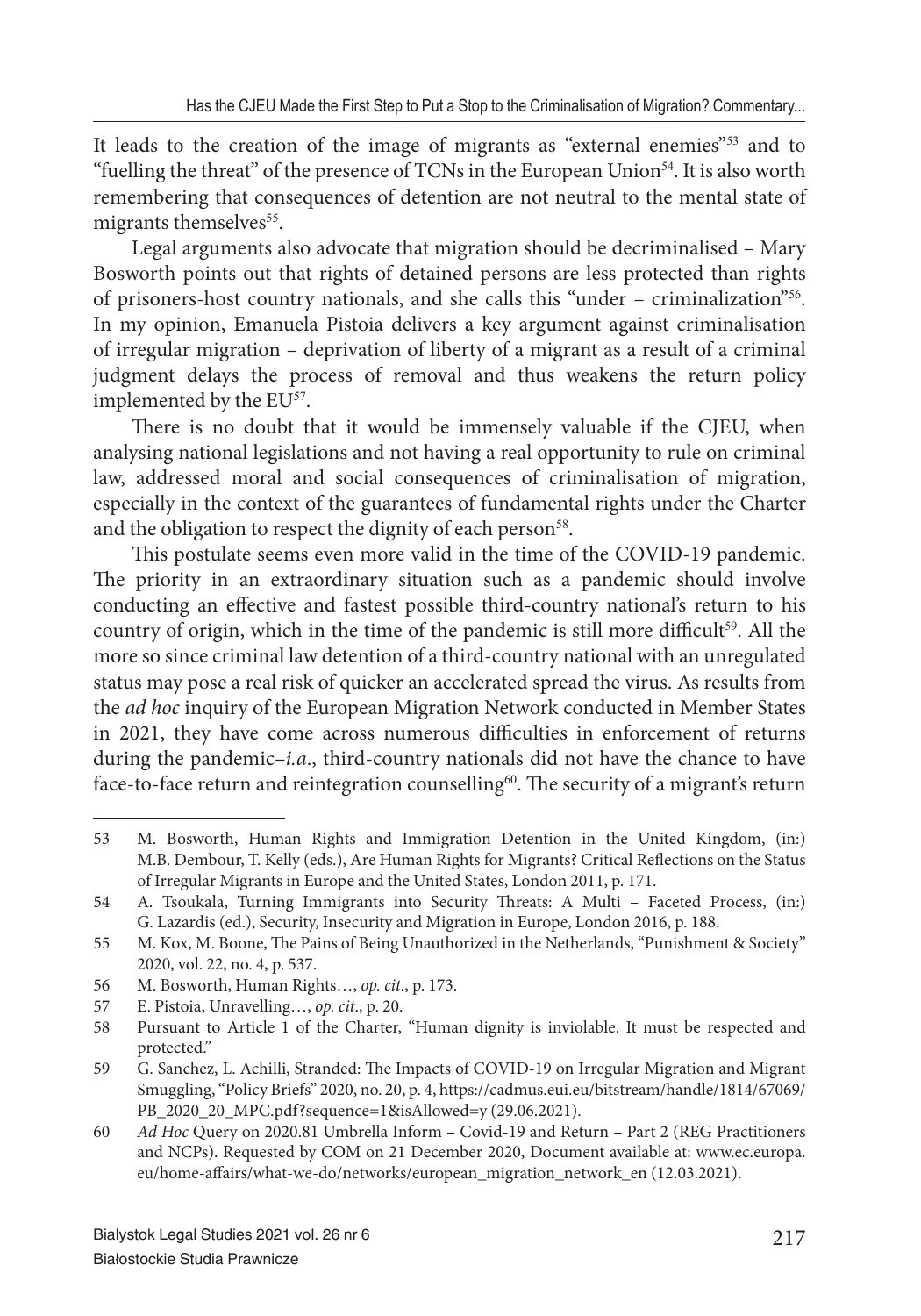to his country of origin in the time of the pandemic should involve limitation of preremoval detention and instead applying an alternative to detention. Following this postulate, I believe that in the time of the pandemic Member States should also limit the application of criminal law provisions towards irregular migrants.

In answer to the question of how the discussed ruling fits within the existing, relatively robust, CJEU case-law in matters of criminalisation, one must first note that the Court believed in JZ that a breach of an entry ban cannot be criminally penalised where the third-country national did not leave the MS. Nevertheless, a penal sanction can be imposed on a third-country national in a situation such as that of Mr JZ, that is he may be punished for illegal stay. Such a sanction may be applied if it does not deprive the Directive<sup>61</sup> of its effectiveness and when application of national law ensures observance of the EU law – the CJEU invoked the existing case-law here, that is judgments in El Dridi<sup>62</sup>, Achughbabian<sup>63</sup> and Sagor<sup>64</sup>. Allowing criminalisation of a breach of an entry ban – as the CJEU rules in, *inter alia*, Celaj<sup>65</sup> – constitutes in fact the EU's indirect involvement in criminalising illegal migration<sup>66</sup>. The Court rightly concluded that the situation of Celaj does not apply to Mr JZ since he is in a situation of initial illegality resulting from non-compliance with a return decision, not from breaching an entry ban and a re-entry.

In the JZ case the CJEU also upheld its findings from Ouhrami that an entry ban produces effects only upon the TCN leaving the MS. In fact, both the AG and the CJEU believe that the so-called the Achughbabian situation may be applied to Mr JZ, according to which an illegal stay may be punished as an offence when the third-country national stays in the EU territory without a well-founded reason for not pursuing a return<sup>67</sup>.

As much as legal scholars and commentators emphasize that in Filev and Osmani and in Celaj the Court filled a certain legislative gap left by the EU legislator<sup>68</sup>, the

<sup>61</sup> Judgment in C 806/18, para. 26.

<sup>62</sup> See A. Crosby, The Political..., *op. cit.*, p. 10.

<sup>63</sup> Judgment in C 329/11.

<sup>64</sup> Judgment in C 430/11; see judgment in C 806/18, para. 26.

<sup>65</sup> Judgment in C 290/14.

<sup>66</sup> J. Waasdorp, A. Pahladsingh, Expulsion..., *op. cit.*, p. 2. In its judgment in Affum, another entry ban case, the CJEU also specified three situations in which a criminal sanction may be imposed for breaching an entry-ban, *ibidem*, p. 18. See Judgment of CJEU of 7 June 2016 in the case of Sélina Affum v. Préfet du Pas-de-Calais and Procureur général de la Cour d'appel de Douai, C 47/15.

<sup>67</sup> Judgment in C 806/18, para. 25; Opinion of Advocate General in C 806/18, para 25. The Court issued a similar ruling in Sagor, *op. cit.*

<sup>68</sup> A. Pahladsingh, The Legal Requirements of the Entry Ban: The Role of National Courts and Dialogue with the Court of Justice of the European Union, (in:) M. Moraru, G. Cornelisse, Ph. De Bruycker (eds.), Law and the Judicial Dialogue on the Return of Irregular Migrants from the European Union, Oxford 2020, p. 122.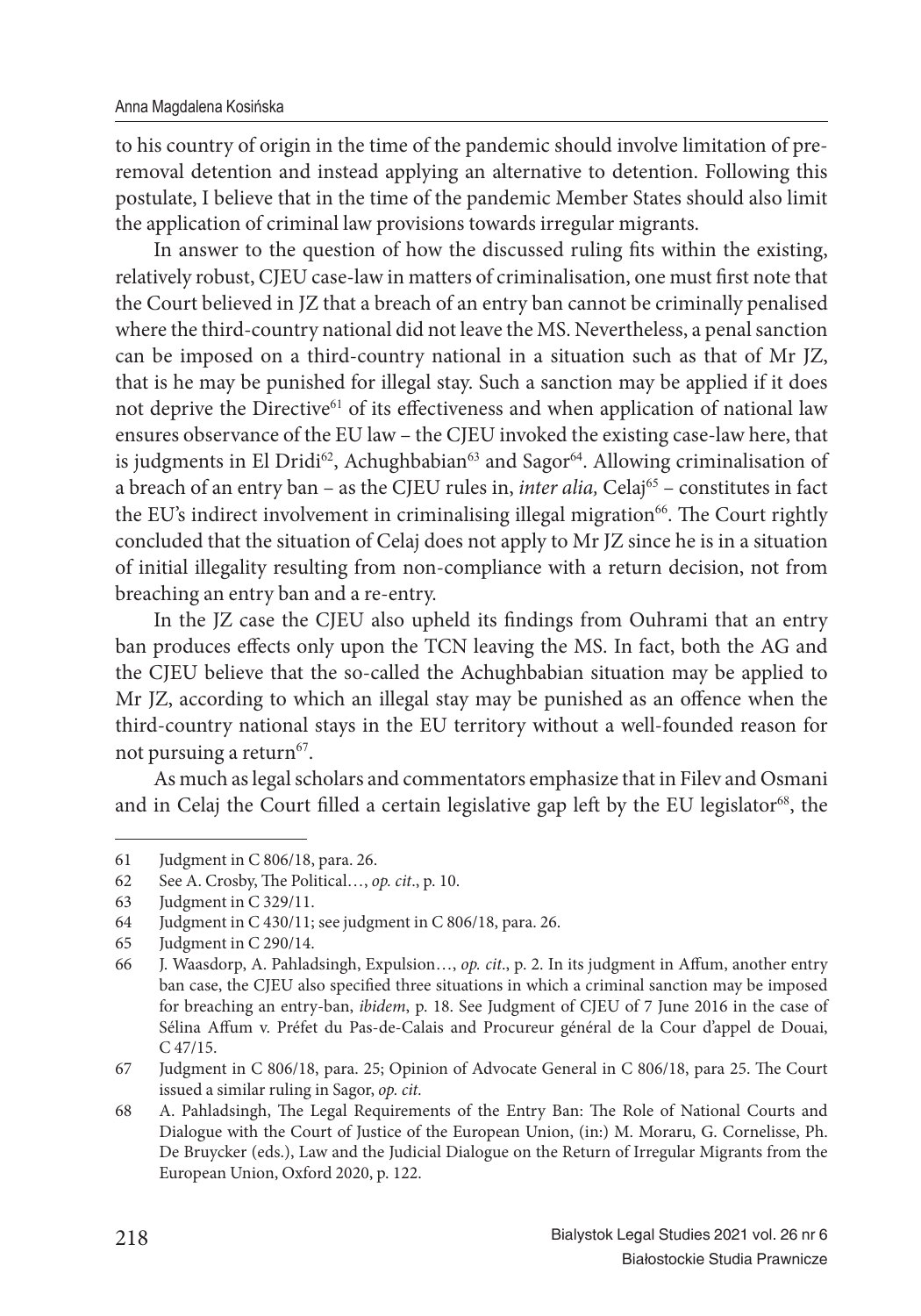CJEU case-law does not seem to be likely to change as a result of the judgment in JZ. The question of the applicability of a vague criminal standard to the so-called Achughbabian situation (thus also JZ's situation) invoked by the AG, and the CJEU, is much more important in this case.

When it comes to the discussed problem, both the AG, in his opinion, and the CJEU, in its judgment, refer to the questionable quality of the structure of the national criminal regulation that penalizes illegal stay. Pursuant to the afore-mentioned Article 197 of the Dutch Code of Criminal Law, "a third-country national who remains in the Kingdom of the Netherlands while knowing, or having serious reason to suspect, that he has been declared 'undesirable' pursuant to a statutory provision or that an entry ban has been imposed on him pursuant to Article 66a(7) of the Vw is, *inter alia*, liable to be sentenced to a term of imprisonment not exceeding six months"<sup>69</sup>. Mr JZ argued in his case that, in his opinion, the legal standard is intended to penalise a breach of an entry ban<sup>70</sup>, whereas the Dutch government argued that Article 197 penalizes any illegal stay of a third-country national with notice of an entry ban ordered against him. It is irrelevant whether or not the third-country national has breached an entry ban.<sup>71</sup>

When ruling on the question about the applicability of Article 197 CCL towards Mr JZ, the Court concluded that the national court should assess its compliance with standards resulting from the case law of the ECtHR concerning Article 5 of the Convention. Thus the Court indirectly obliged the national court to examine the consistency of the national legislation with the standards of the Charter, since pursuant to Article 6 TEU "Fundamental rights, as guaranteed by the European Convention for the Protection of Human Rights and Fundamental Freedoms, and as they result from the constitutional traditions common to the Member States, shall constitute general principles of the Union's law"<sup>72</sup>, whereas the so-called horizontal clauses in the Charter guarantee that "In so far as this Charter contains rights which correspond to rights guaranteed by the Convention for the Protection of Human Rights and Fundamental Freedoms, the meaning and scope of those rights shall be the same as those laid down by the said Convention. This provision shall not prevent Union law providing more extensive protection"<sup>73</sup>.

As emphasized by the CJEU in paragraph 41 of the JZ judgment, a legal standard must be sufficiently accessible, precise, and foreseeable. Article 5 of the Convention guarantees the right to liberty and security of person (parallel guarantees are laid down in Article 6 of the Charter). The ECtHR has ruled numerous times on violation

<sup>69</sup> Judgment in C 806/18, para. 15.

<sup>70</sup> *Ibidem*, para. 36.

<sup>71</sup> *Ibidem*, para. 37.

<sup>72</sup> Treaty on European Union (consolidated version O.J. C 202, 7.06.2016, p. 13–46).

<sup>73</sup> Article 52(3) of the Charter.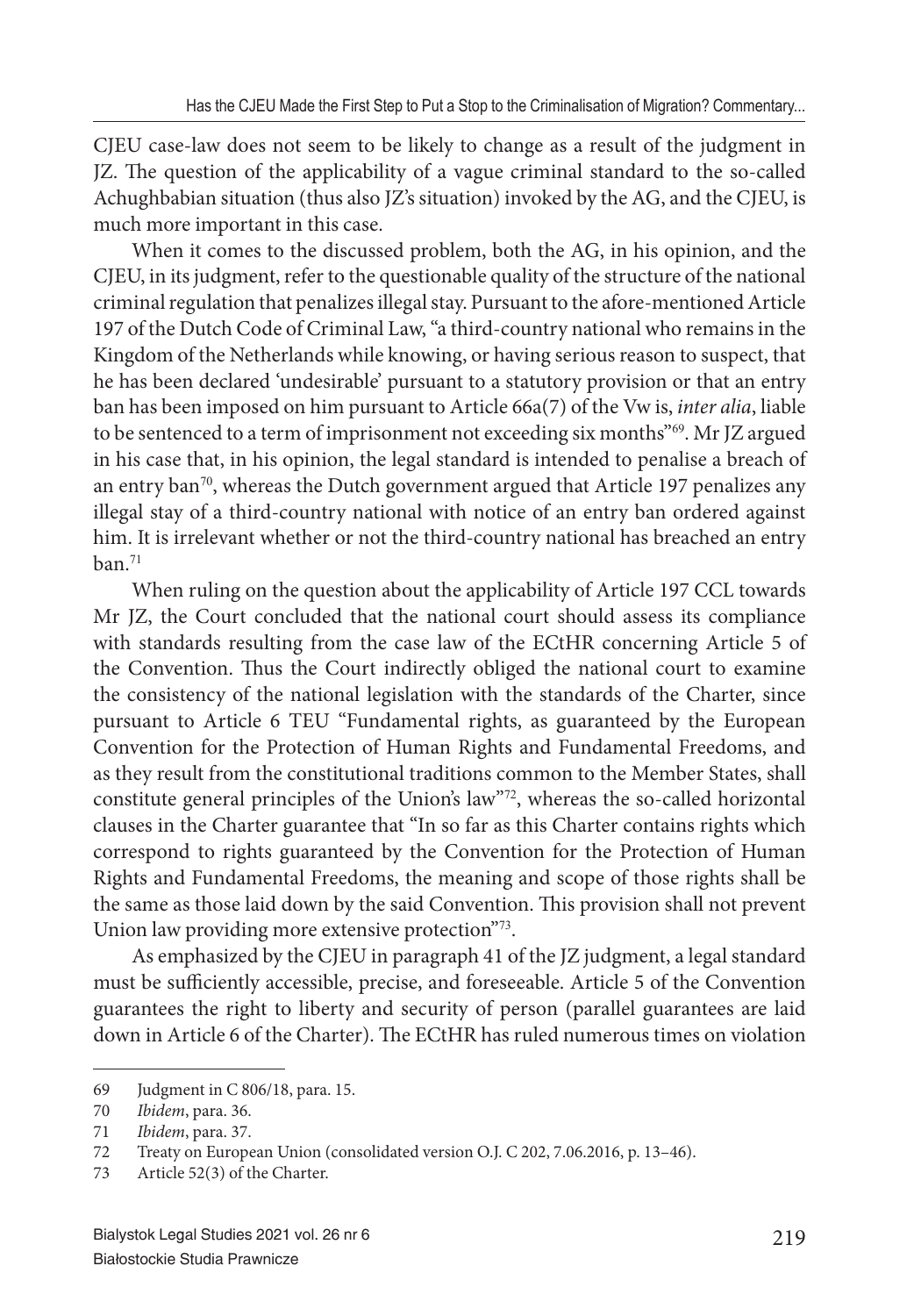of Article 5 of the Convention in cases brought by third-country nationals – the ECtHR's case-law demonstrates that, *inter alia*, detained illegal migrants are entitled to free legal assistance<sup>74</sup>, while the authorities of the Member State should act with care and accuracy when it comes to translation of documents in cases of migrants who do not understand the language of the host country<sup>75</sup>.

The national criminal provision should be also interpreted, in my opinion, in the light of the so-called "harm principle" – it must be demonstrated whether a criminal law standard that criminalises migration meets the requirement of this principle in the perception of John Stuart Mill, who emphasized that: "(…)the only purpose for which power can rightfully be exercised over any member of civilised community, against his will, is to prevent harm to others"<sup>76</sup>. Gabriel J. Chin emphasizes that national courts often apply criminal sanctions against undocumented third-country nationals on grounds that they are unsuitable for probation<sup>77</sup>.

The Dutch legal norm analysed in the light of the judgment contains a rather blurry expression "an unlawful stay with notice of an entry ban". In the context of this discussion, it is worth attempting to answer the question regarding the degree of legal awareness of third-country nationals. Persons who legally stay in the MS's territory have the opportunity to participate in orientation courses, whereas migrants from the so-called grey zone do not have real opportunities to learn about their rights, especially rights of a party to an administrative procedure and court proceedings. Admittedly, Article 12 of Directive 2008/115 guarantees that:

> *1. Return decisions and, if issued, entry-ban decisions and decisions on removal shall be issued in writing and give reasons in fact and in law as well as information about available legal remedies.*

*(...)*

*2. Member States shall provide, upon request, a written or oral translation of the main elements of decisions related to return, as referred to in paragraph 1, including information on the available legal remedies in a language the thirdcountry national understands or may reasonably be presumed to understand.*

<sup>74</sup> Report of the Commission of 13 July 1982 in the case of Mohammed Zamir v. United Kingdom, application no. 9174/80. See A. Szklanna, Ochrona prawna cudzoziemca w wietle orzecznictwa Europejskiego Trybunału Praw Człowieka, Warsaw 2010, p. 167.

<sup>75</sup> Judgment of ECtHR of 12 April 2005 in the case of Shamayev and Others v. Georgia and Russia, application no. 36378/02. See A. Szklanna, …, *op. cit*., p. 167.

<sup>76</sup> L. Zedner, Is the Criminal Law Only for Citizens? A Problem at the Borders of Punishment, (in:) K. Franko Aas, M. Bosworth (eds.), The Borders of Punishment. Migration, Citizenship, and Social Exclusion, Oxford 2013, p. 51.

<sup>77</sup> G.J. Chin, Illegal Entry as Crime, Deportation as Punishment: Immigration Status and the Criminal Process, "UCLA Law Review" 2011, p. 1431, https://www.uclalawreview.org/illegalentry-as-crime-deportation-as-punishment-immigration-status-and-the-crim[inal-process/ (12.03.2021).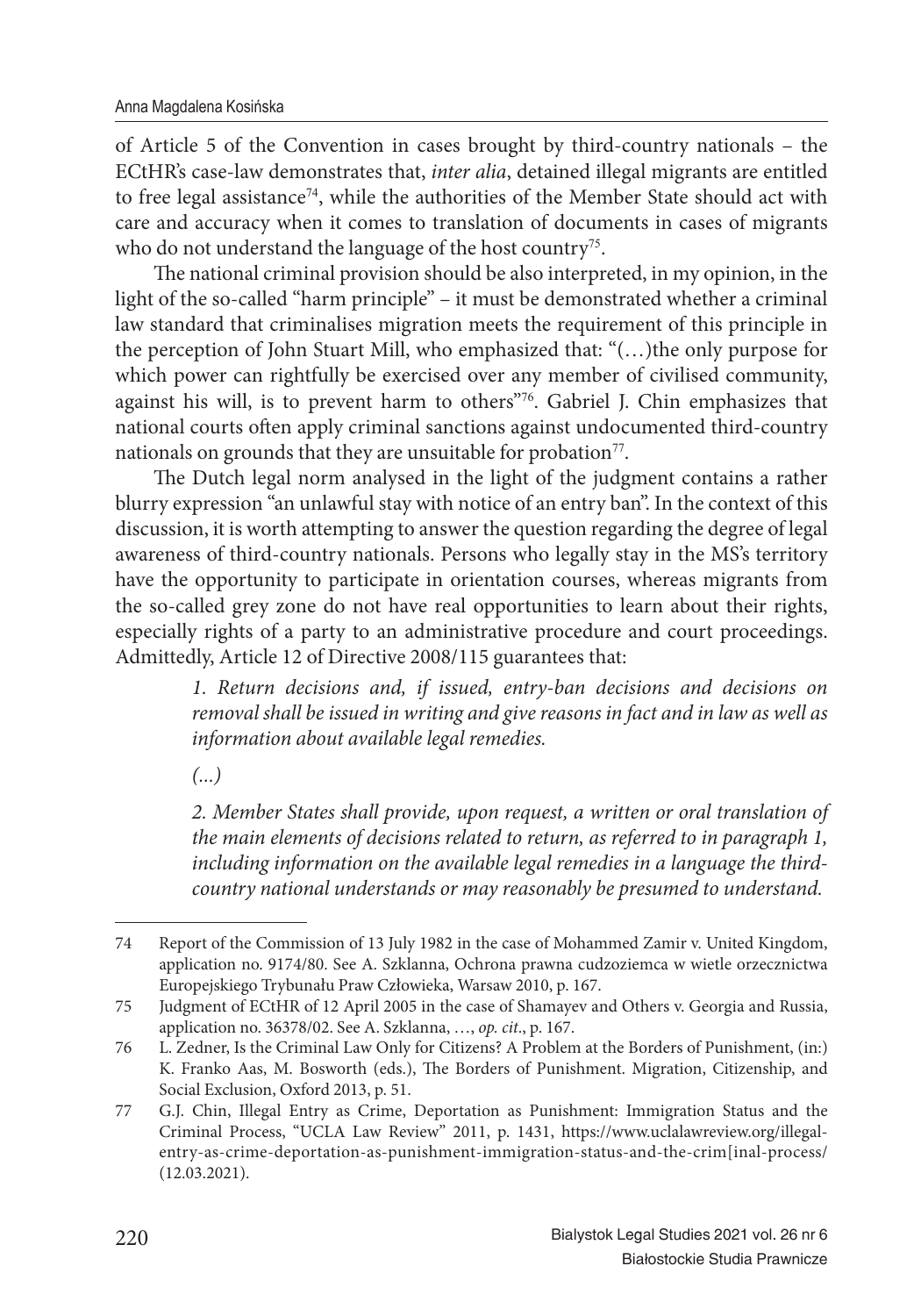Thus, it may be presumed that the third-country national is aware of the content of the administrative decision ordered against him. However, in the light of Article 12(3) this presumption is not so obvious, as:

> *3. Member States may decide not to apply paragraph 2 to third country nationals who have illegally entered the territory of a Member State and who have not subsequently obtained an authorisation or a right to stay in that Member State.*

> *In such cases decisions related to return, as referred to in paragraph 1, shall be given by means of a standard form as set out under national legislation.*

Given the above, it is possible that a third-country national might not be aware of being "undesirable" in the territory of a Member State. The so-called error in law may occur and thus, a situation in which a third-country national will not be aware he has committed an offence of illegal stay due to his poor degree of understanding of the legal provision or due to the offender's mental level – third-country nationals in the grey zone are often less educated and less integrated than economic migrants. In such a situation we may be dealing with a lack of awareness of the unlawfulness of a prohibited act, which excludes the offender's criminal liability. Where national authorities conclude that the error in law was unjustified (*i.e.*, the third-country national on his own wrongly interpreted legal standards rarely applied in a given legislation), there are still measures that allow for this migrant to be treated as part of a vulnerable group and for extraordinary leniency<sup>78</sup>.

In my assessment, the standard under Article 197 CCL gives room for arbitrariness towards TCNs who should be classified as a vulnerable group in proceedings before administrative and court authorities, due to their lack of knowledge of the legal culture of the host country. A criminal regulation should not be characterised in such a way, as AG mentioned in his opinion: "Even a benevolent reading of this provision requires intellectual pirouettes"<sup>79</sup>.

Thus, perhaps, in the light of scholarly interpretation of the JZ judgment, a review of national legislations of Member States will be necessary to ensure full protection of migrants' rights. I also believe that this judgment opens a door for the elimination of criminalisation of migration in the EU countries. Recognition of absence of the awareness of the unlawfulness of a prohibited act may become an effective instrument that protects migrants against criminal sanctions for illegal stay. Involvement of legal

<sup>78</sup> Such a measure is stipulated in Article 30 of the Polish criminal code – the Act of 6 June 1997— Criminal Code (consolidated text Journal of Laws 2020.1444). For the unequal situations of migrants and the so-called "national criminals" see D. Weissbrodt, M. Divine, International human rights of migrants, (in:) B. Opekin, R. Perruchoud, J. Redpath-Cross (eds.), Foundations of International Migration Law, Cambridge 2012, p. 159.

<sup>79</sup> Paragraph 40 of the Opinion of Advocate General in C 806/18.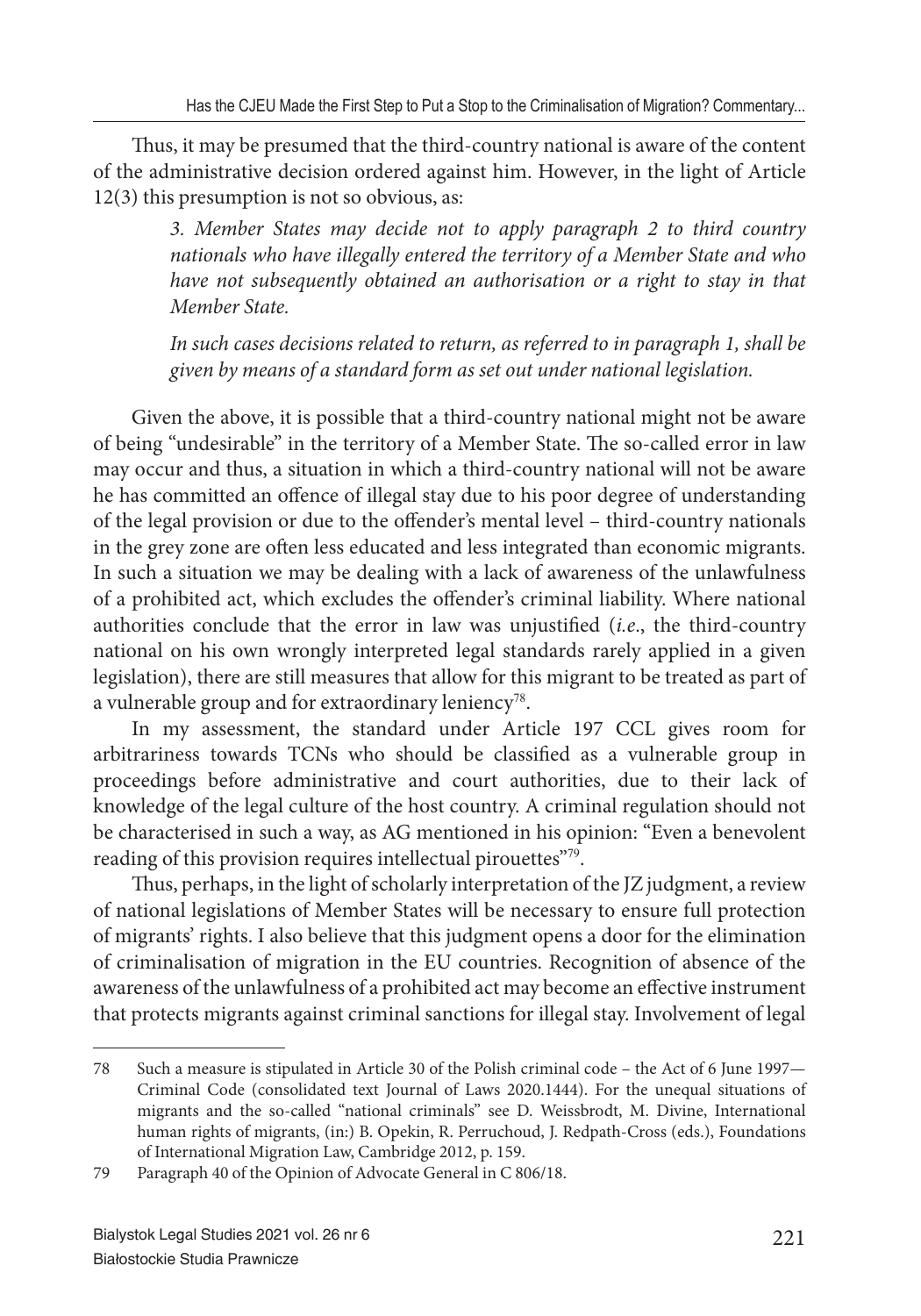scholars, and commentators, and non-governmental organizations will reinforce it and so will encouragement for such interpretation of provisions that criminalize migration.

## **Conclusions**

To sum up, it seems almost certain that the discussed judgment opens great possibilities for a scholarly discussion on the moral basis of the existence, and possibilities of elimination, of the criminalisation of illegal immigration. The problem of effectiveness of the criminalisation of migration, in the light of the return policy, gains special importance in the time of the COVID-19 pandemic<sup>80</sup> – in my opinion the coronavirus epidemic should encourage effective implementation of returns rather than placement of migrants in prisons, which, unfortunately, are often overcrowded and facilitate transmission of the virus. Another solution for managing illegal migration which is worth discussing is the possibility of implementing regularisation operations (amnesties) $81$ .

The judgment fits within the human rights discourse on the elimination of the criminalisation of irregular migration. It is worth noting that this is the first CJEU judgment on this phenomenon issued during the COVID-19 pandemic. Given the current social situation, it gains particular significance. Prisons are not safe places during the pandemic, and it is difficult to find arguments for risking the health and lives of third-country nationals, especially where they do not fully realize the nature of the prohibited act committed since they do not know criminal law regulations of the host country. All the more so, since in the light of the Union's law, an effective return is to be a priority with regard to such persons. Complaints filed by prisoners to the Commissioner for Human Rights on the conditions in penitentiaries raise concerns (*i.a*., guards not applying personal protection measures, or the lack of warm water) $82$ . We have nothing but hope that the publicizing of the judgment in question among practitioners, including judges adjudicating in criminal cases concerning third-country nationals, will have a positive impact on at least a partial elimination of the criminalisation of irregular migration.

<sup>80</sup> Ad Hoc Query…, *op. cit.*

<sup>81</sup> J.H. Carens, The Ethics of Immigration, New York 2013, p. 147.

<sup>82</sup> Koronawirus a więzienia. Skargi do RPO – na brak środków ochrony, nieprzestrzeganie zaleceń sanitarnych, dostęp do badań, https://www.rpo.gov.pl/pl/content/koronawirus-a-wiezieniaskargi-rpo-od-osadzonych-i-rodzin (29.05.2021).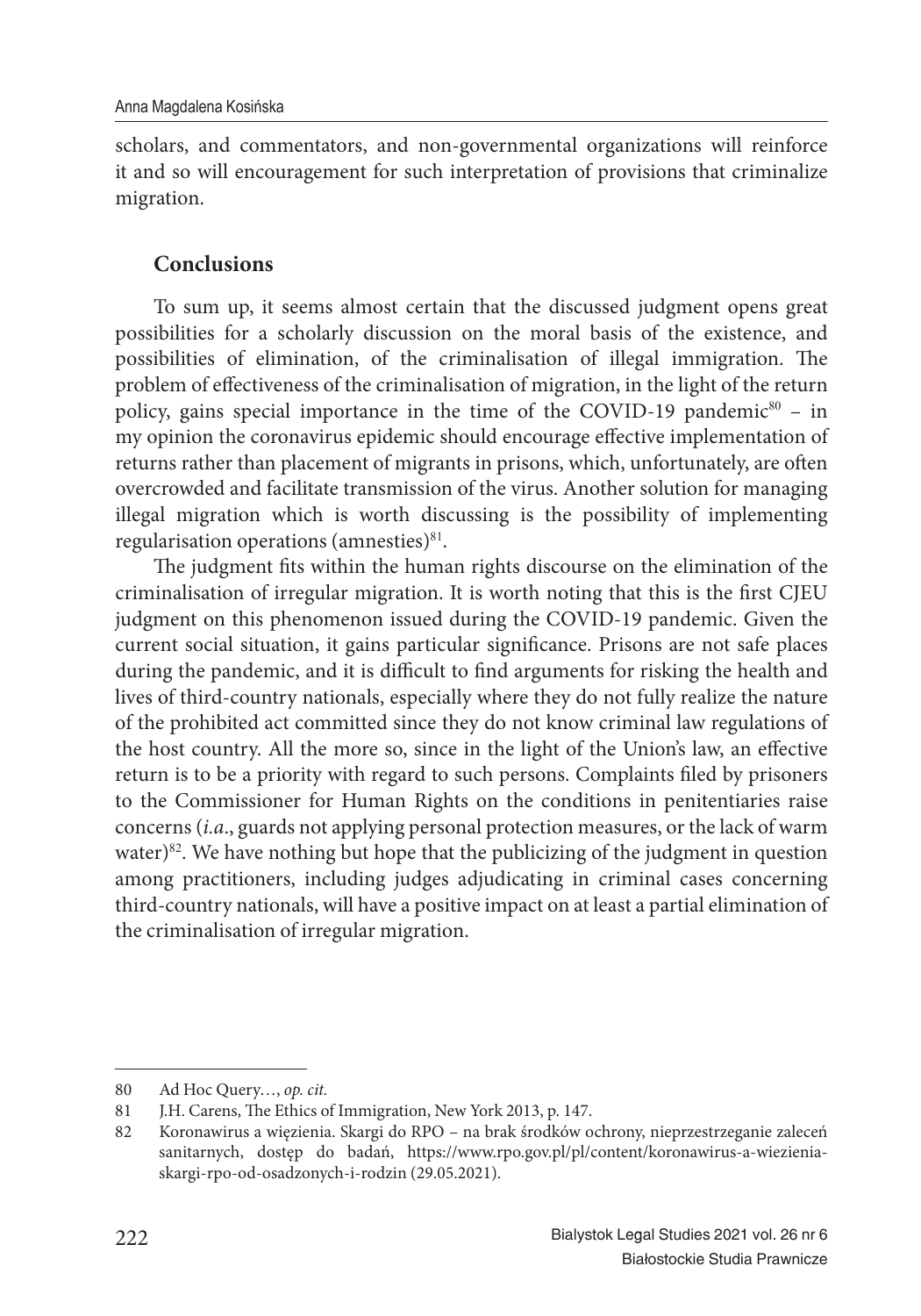#### **REFERENCES**

- Ad Hoc Query on 2020.81 Umbrella Inform Covid-19 and Return Part 2 (REG Practitioners and NCPs). Requested by COM on 21 December 2020.
- Bosworth M., Human Rights and Immigration Detention in the United Kingdom, (in:) M.B. Dembour, T. Kelly (eds.), Are Human Rights for Migrants? Critical Reflections on the Status of Irregular Migrants in Europe and the United States, London 2011.
- Carens J.H., The Ethics of Immigration, New York 2013.
- Chetail V., International Migration Law, Oxford 2019.
- Chin G.J., Illegal Entry as Crime, Deportation as Punishment: Immigration Status and the Criminal Process, "UCLA Law Review" 2011, https://www.uclalawreview.org/illegal-entry-as-crimedeportation-as-punishment-immigration-status-and-the-crim[inal-process/.
- Crosby A., The Political Potential of the Return Directive, "Laws" 2014, no. 3.
- di Molfetta E., Brouwer J., Unravelling the 'Crimmigration Knot': Penal Subjectivities, Punishment and the Censure Machine, "Criminology & Criminal Justice" 2020, vol. 20, no 3.
- Eule T.G., Borrelli L.M., Lindberg A., Wyss A., Migrants Before the Law. Contested Migration Control in Europe, London and Basingstoke 2019.
- European Migration Network (EMN), The Effectiveness of Return in EU Member States. Synthesis Report for the EMN Focussed Study, 2017, https://ec.europa.eu/home-affairs/what-we-do/ networks/european\_migration\_network/reports\_en.
- Grant S., The Recognition of Migrants' Rights within the UN Human Rights System: the first 60 years, (in:) M.B. Dembour, T. Kelly (eds.), Are Human Rights for Migrants? Critical Reflections on the Status of Irregular Migrants in Europe and the United States, London 2011.
- Grey C., Justice and Authority in Immigration Law, Oxford and Portland, OR 2017.
- Kolankiewicz M., Sager M., Clandestine Migration Facilitation and Border Spectacle: Criminalisation, Solidarity, Contestations, "Mobilities" 2012, vol. 16, https://www.tandfonline.com/doi/full/10.1 080/17450101.2021.1888628.
- Koronawirus a więzienia. Skargi do RPO na brak środków ochrony, nieprzestrzeganie zaleceń sanitarnych, dostęp do badań, https://www.rpo.gov.pl/pl/content/koronawirus-a-wiezieniaskargi-rpo-od-osadzonych-i-rodzin.
- Kox M., Boone M., The Pains of Being Unauthorized in the Netherlands, "Punishment & Society" 2020, vol. 22, no. 4.
- Miller D., Strangers in Our Midst, The Political Philosophy of Immigration, Cambridge, MA 2016.
- Motomura H., Immigration Outside the Law, New York 2014.
- Pahladsingh A., The Legal Requirements of the Entry Ban: The Role of National Courts and Dialogue with the Court of Justice of the European Union, (in:) M. Moraru, G. Cornelisse, Ph. De Bruycker (eds.), Law and the Judicial Dialogue on the Return of Irregular Migrants from the European Union, Oxford 2020.
- Sanchez G., Achilli L., Stranded: The Impacts of COVID-19 on Irregular Migration and Migrant Smuggling, "Policy Briefs" 2020, no. 20.